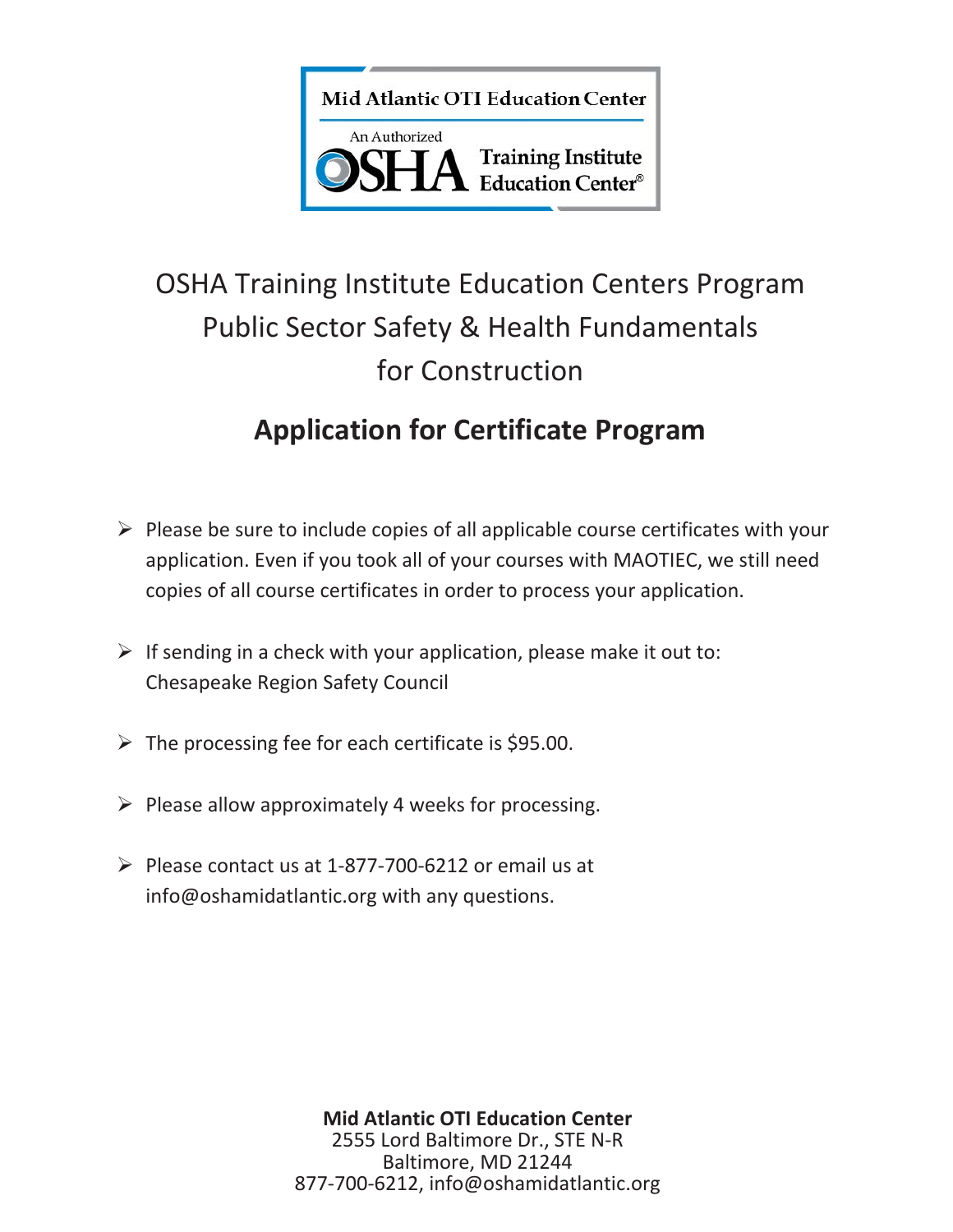### **OSHA Training Institute (OTI) Education Centers Program Public Sector Safety & Health Fundamentals for Construction Application for Certificate Program**

**Read instructions before completing this form.** 

| Submit completed forms to:           |                                                      |  |  |  |  |  |  |
|--------------------------------------|------------------------------------------------------|--|--|--|--|--|--|
|                                      | <b>MID-ATLANTIC OTI EDUCATION CENTER</b>             |  |  |  |  |  |  |
| 2555 Lord Baltimore Drive, Suite N-R |                                                      |  |  |  |  |  |  |
| Baltimore, MD 21244                  |                                                      |  |  |  |  |  |  |
|                                      | E-MAIL: info@oshamidatlantic.org 1 FAX: 410-281-1350 |  |  |  |  |  |  |
|                                      |                                                      |  |  |  |  |  |  |

It is the responsibility of the applicant to ensure all required and elective courses have been completed prior to submitting this application. An application processing fee of \$95 is due at the time of application. Please submit copies of this completed and signed Application for Certificate Program and all necessary documentation that verifies successful completion for each course to the authorized OTI Education Center listed above.

#### **Requirements to complete the certificate program:**

Participants must complete a minimum of seven (7) courses, comprised of required and elective courses that include a minimum of 68 contact hours of training through the OTI Education Centers Program to complete the *Public Sector Safety & Health Fundamentals for Construction* certificate program.

- Participants must have completed the three (3) required courses listed below in Item #6 for a minimum of 39 contact hours of training.
- Participants must have completed a minimum of four (4) elective courses that include a minimum of 29 contact hours of training from the list below in Item #6.

|    | <b>Applicant Information - Please type or print</b>                                                                               |       |  |                                       |                         |    |                   |                    |  |  |                   |                   |
|----|-----------------------------------------------------------------------------------------------------------------------------------|-------|--|---------------------------------------|-------------------------|----|-------------------|--------------------|--|--|-------------------|-------------------|
| 1. | <b>Applicant Name:</b>                                                                                                            |       |  |                                       |                         | 2. | Title:            |                    |  |  |                   |                   |
| 3. | Company:                                                                                                                          |       |  |                                       |                         | 4. | E-Mail:           |                    |  |  |                   |                   |
| 5. | <b>Applicant Address</b>                                                                                                          |       |  |                                       |                         |    |                   |                    |  |  |                   |                   |
|    | Company:                                                                                                                          |       |  |                                       |                         |    |                   |                    |  |  |                   |                   |
|    | Address:                                                                                                                          |       |  |                                       |                         |    |                   |                    |  |  |                   |                   |
|    |                                                                                                                                   |       |  |                                       |                         |    |                   |                    |  |  |                   |                   |
|    |                                                                                                                                   | City: |  |                                       |                         |    |                   | State:             |  |  | ZIP:              |                   |
|    | Phone:                                                                                                                            |       |  |                                       |                         |    | Fax:              |                    |  |  |                   |                   |
| 6. | I have completed the following course(s) (Please attach a copy of your course completion certificate for each applicable course): |       |  |                                       |                         |    |                   |                    |  |  |                   |                   |
|    | <b>Required Courses</b>                                                                                                           |       |  |                                       | <b>Elective Courses</b> |    |                   |                    |  |  |                   |                   |
|    | <b>OSHA #510</b><br><b>OSHA #7500</b>                                                                                             |       |  | <b>OSHA #521</b><br><b>OSHA #2255</b> |                         |    |                   | OSHA #7405 or 3115 |  |  |                   | <b>OSHA #7205</b> |
|    |                                                                                                                                   |       |  |                                       |                         |    |                   | OSHA #7410 or 3015 |  |  |                   | <b>OSHA #7400</b> |
|    | <b>OSHA #7505</b>                                                                                                                 |       |  | <b>OSHA #2264</b>                     |                         |    | <b>OSHA #7105</b> |                    |  |  | <b>OSHA #7845</b> |                   |
|    |                                                                                                                                   |       |  |                                       | OSHA #3095              |    |                   | <b>OSHA #7110</b>  |  |  |                   |                   |

#### **7. Statement of Certification**

*The information I have included herein and submitted to the OTI Education Center (or its designee) is true and accurate.* 

**Applicant Signature: Date:**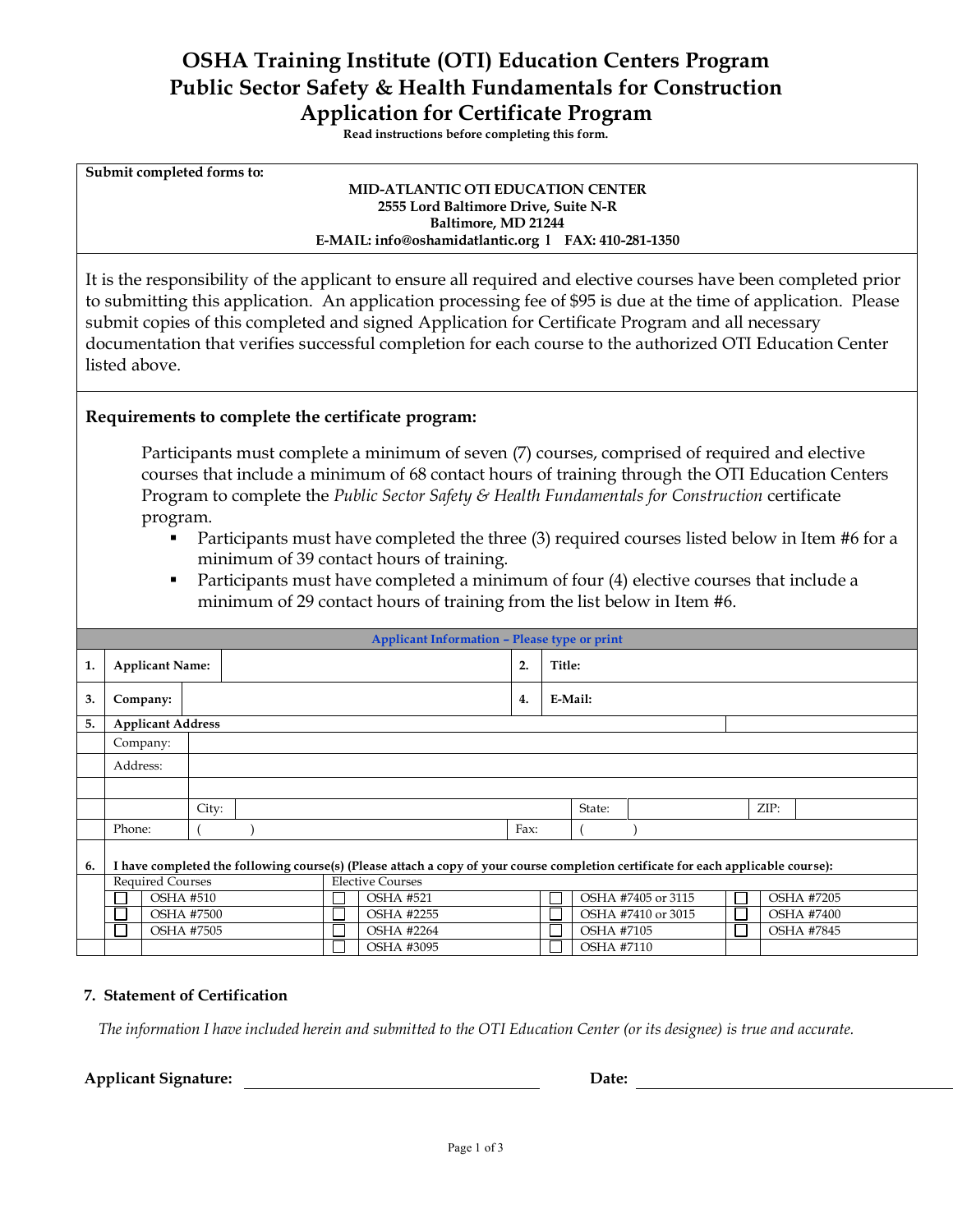## **OSHA Training Institute (OTI) Education Centers Program Public Sector Safety & Health Fundamentals for Construction Application for Certificate Program**

**Read instructions before completing this form.** 

#### **THIS PAGE IS USED FOR INTERNAL PURPOSES ONLY**

| <b>OFFICE USE ONLY</b>      |                                                                      |       |              |                               |      |  |                                                                                 |  |      |  |  |
|-----------------------------|----------------------------------------------------------------------|-------|--------------|-------------------------------|------|--|---------------------------------------------------------------------------------|--|------|--|--|
| Check One:                  |                                                                      |       |              | Approving Authority Signature |      |  |                                                                                 |  |      |  |  |
| $\mathcal{L}_{\mathcal{A}}$ | Approved                                                             | П     | Not Approved | Date                          |      |  |                                                                                 |  |      |  |  |
| 1.                          | Approving Authority Name:                                            |       |              |                               |      |  | Title:                                                                          |  |      |  |  |
| 3.                          | OTI Education Center:                                                |       |              |                               |      |  | E-Mail:                                                                         |  |      |  |  |
| 5.                          | Approving Authority Address                                          |       |              |                               |      |  |                                                                                 |  |      |  |  |
|                             | Address:                                                             |       |              |                               |      |  |                                                                                 |  |      |  |  |
|                             |                                                                      |       |              |                               |      |  |                                                                                 |  |      |  |  |
|                             |                                                                      | City: |              |                               |      |  | State:                                                                          |  | ZIP: |  |  |
|                             | Phone:                                                               |       |              |                               | Fax: |  |                                                                                 |  |      |  |  |
|                             | If not approved, please indicate reason:                             |       |              |                               |      |  |                                                                                 |  |      |  |  |
| $\mathbb{Z}^{\mathbb{Z}}$   | Applicant did not complete the required courses                      |       |              |                               |      |  | Applicant did not complete four of the elective courses                         |  |      |  |  |
|                             | Applicant did not submit documentation of completion for all courses |       |              |                               |      |  | Applicant did not complete a minimum of 29 contact hours of<br>elective courses |  |      |  |  |
|                             | Applicant did not sign form                                          |       |              |                               |      |  | Applicant did not complete the minimum 68 contact hours                         |  |      |  |  |
|                             | Application processing fee was not paid                              |       |              |                               |      |  | Other (please explain):                                                         |  |      |  |  |

Process for review and approval:

- The OTI Education Center will review this form for accuracy and ensure that appropriate supporting documentation is attached.
- If this form is not approved, the OTI Education Center will notify the applicant in writing with the reason.
- If the form is approved, the OTI Education Center will send the completed form and all supporting documentation to the Directorate of Training and Education (DTE) at the following address:

Director Office of Training Program and Administration OSHA Directorate of Training and Education 2020 S. Arlington Heights Road Arlington Heights, IL 60005-4102

- Upon receipt, DTE will process the program certificate, to include the applicant's name and issue date, and will mail the program certificate to the OTI Education Center. DTE will contact the OTI Education Center with any questions or concerns.
- The authorized OTI Education Center is responsible for issuing the program certificate to the student.